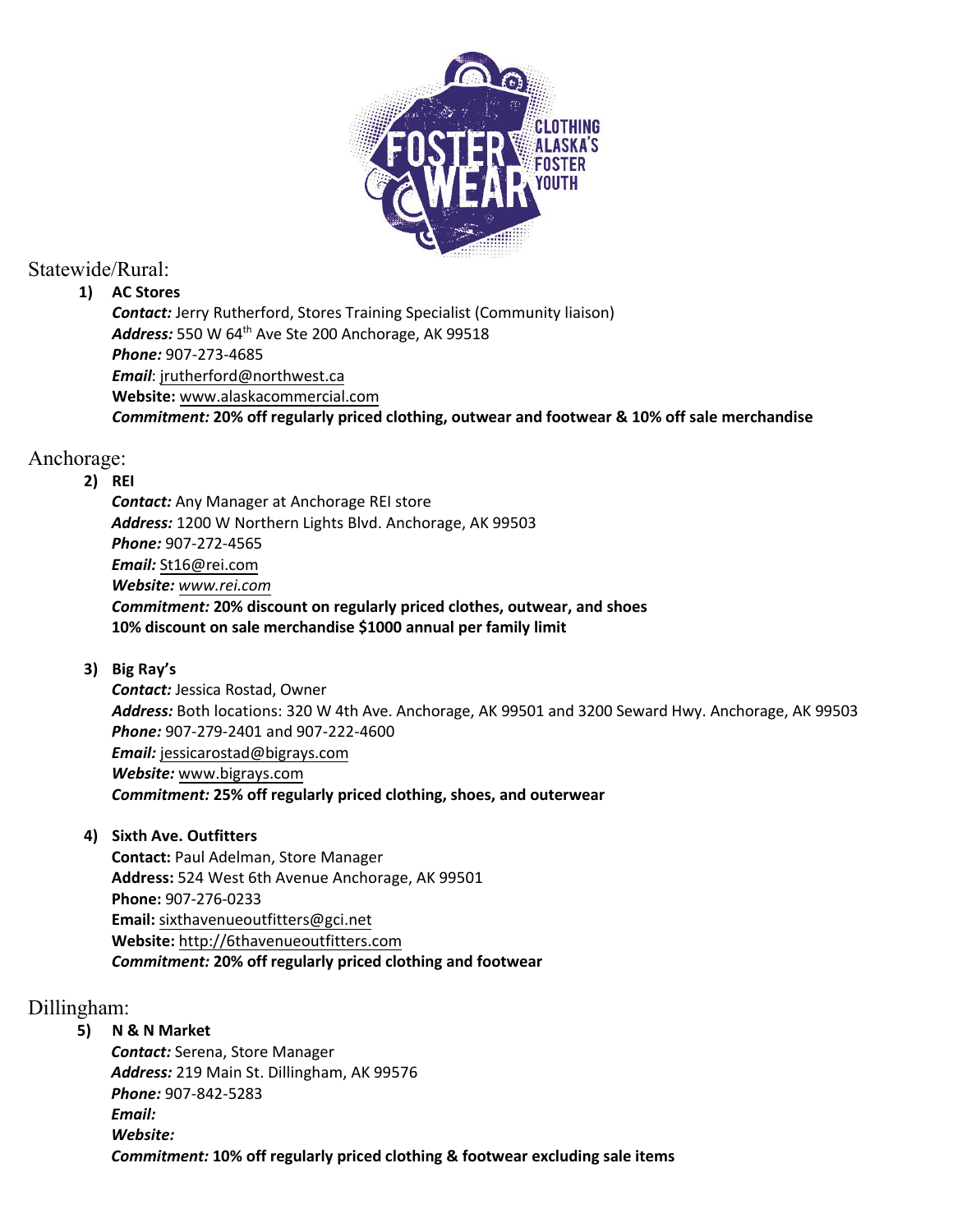## Fairbanks:

#### **6) Prospector**

*Contact:* Any Manager at Fairbanks Prospector store *Address:* 1512 South Cushman St. Fairbanks, Alaska, 99701 *Phone:* 907-457-7372 *Email:* [info@prospectoroutfitters.com](mailto:adrienne@prospectoroutfitters.com) *Website:* www.prospectoroutfitters.com *Commitment:* **25% discount on all regularly priced merchandise 20% discount on all sale merchandise**

#### **7) Beaver Sports**

*Contact:* Greg Whisenhant, General Manager *Address:* 3480 College Road Fairbanks, AK 99709 *Phone:* 907-479-2494 *Email:* beaversports@beaversports.com *Website:* www.beaversports.com

*Commitment:* **25% discount, clothing and shoes and additional 10% discount for clearance clothing and footwear items**

#### **8) REI**

*Contact:* John Junke, Store Manager *Address:* 19 College Road, Unit A0 Fairbanks, AK *Phone:* 907-456-5161 *Email:* jjunke@rei.com *Website: www.rei.com Commitment:* **20% discount on regularly priced clothes, outwear, and shoes 10% discount on sale merchandise \$1000 annual per family limit**

### **9) Big Ray's**

*Contact:* Jessica Rostad, Owner Address: Both locations: 507 2<sup>nd</sup> Ave. Fairbanks, AK 99701 and 3230 Airport Way Fairbanks, AK 99709 *Phone:* 907-452-3458 and 907-456-1564 *Email:* jessicarostad@bigrays.com *Website:* www.bigrays.com *Commitment:* **25% off regularly priced clothing, shoes, and outerwear**

### Homer:

### **10) Homer's Jeans**

*Contact:* Leslie Mastick, Owner *Address:* 564 E Pioneer Ave # 1 Homer, AK 99603 *Phone:* 907-235-6234 *Email:* Leslie@homersjeans.com *Website:* www.homersjeans.com *Commitment:* **20% discount on regularly priced clothes, outwear, and shoes**

### **11) Kachemak Gear Shed/LFS**

*Contact:* Gary Squires, Store Manager *Address:* 3625 East End Rd. Homer, AK 99603 *Phone:* 907-235-8612 *Email:* gsquires@lfsinc.com *Website:* www.go2marine.com **Commitment: 10% off regularly priced clothing and footwear, excluding sale items.**